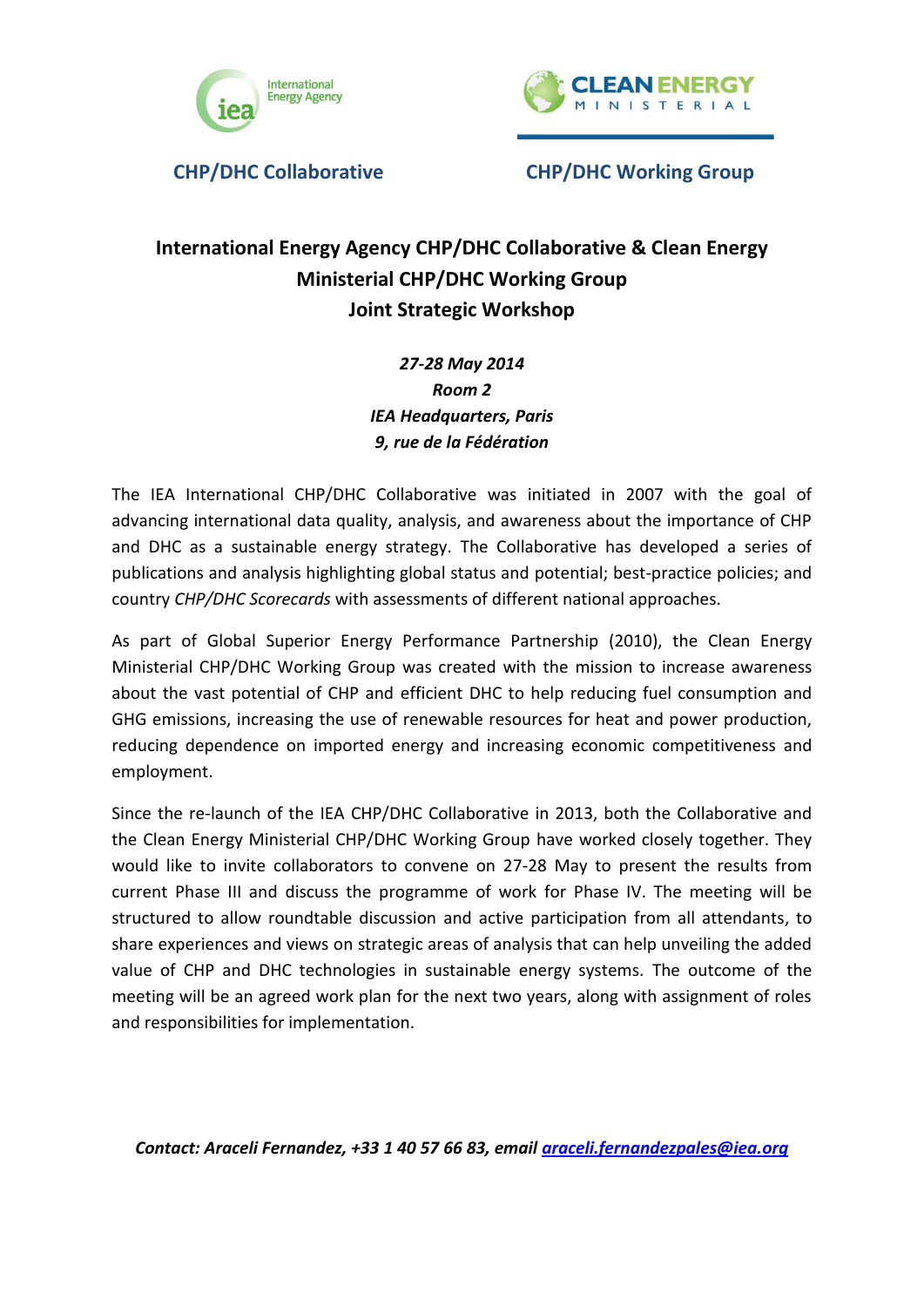



## *Agenda*

| Day 1 (27 May)                                         |                                                                                       |  |
|--------------------------------------------------------|---------------------------------------------------------------------------------------|--|
| 09:00hr                                                | Welcome speech                                                                        |  |
|                                                        | Jean-François Gagné, Energy Technology and Policy Division Head, IEA                  |  |
| Where do we stand today?                               |                                                                                       |  |
| 09:10hr                                                | <b>Update from Clean Energy Ministerial CHP/DHC Working Group</b>                     |  |
|                                                        | Briefing on discussions at CEM 5 Seoul                                                |  |
|                                                        | Pentti Puhakka, Energy Dpt. Ministry of Employment and the Economy Finland            |  |
| 09:30hr                                                | IEA CHP/DHC Collaborative Phase III                                                   |  |
|                                                        | Present latest publications and findings on ongoing projects within Phase III         |  |
|                                                        | <b>CHP/DHC Country Scorecards series</b>                                              |  |
|                                                        | Kira West, IEA                                                                        |  |
| 09:45hr                                                | Linking heat and electricity systems: Co-generation and DHC solutions for a           |  |
|                                                        | clean energy future report                                                            |  |
|                                                        | Kira West, IEA; John Dulac, IEA; Araceli Fernandez, IEA                               |  |
| 10:20hr                                                | <b>Coffee break</b>                                                                   |  |
| Which areas should we focus on in the future?          |                                                                                       |  |
| 10:40hr                                                | IEA CHP/DHC Collaborative next steps: Phase IV                                        |  |
|                                                        | Recap conclusions from brainstorming discussion at Nov 2013 Workshop; highlight key   |  |
|                                                        | strategic areas:                                                                      |  |
|                                                        | Focus on flexibility benefits of CHP/DHC: local and global level                      |  |
|                                                        | Explore solutions to overcome data gaps and modelling limitations                     |  |
|                                                        | Improve communication of results                                                      |  |
|                                                        | Araceli Fernandez, IEA                                                                |  |
| What is it happening in the short term in these areas? |                                                                                       |  |
| I. Topical synergies:                                  |                                                                                       |  |
| 10:50hr                                                | IEA ETP 2016 project: theme and scope                                                 |  |
|                                                        | Jean-François Gagné, Energy Technology and Policy Division Head, IEA; John Dulac, IEA |  |
| 11:20hr                                                | <b>Euroheat&amp;Power: DHC and EU policy framework</b>                                |  |
|                                                        | Paul Voss, Euroheat&Power                                                             |  |
| 11:40hr                                                | CEM Global Sustainable Cities Network (GSCN): overview of latest and coming           |  |
|                                                        | <i>activities</i>                                                                     |  |
|                                                        | Albin Carlén, GSCN                                                                    |  |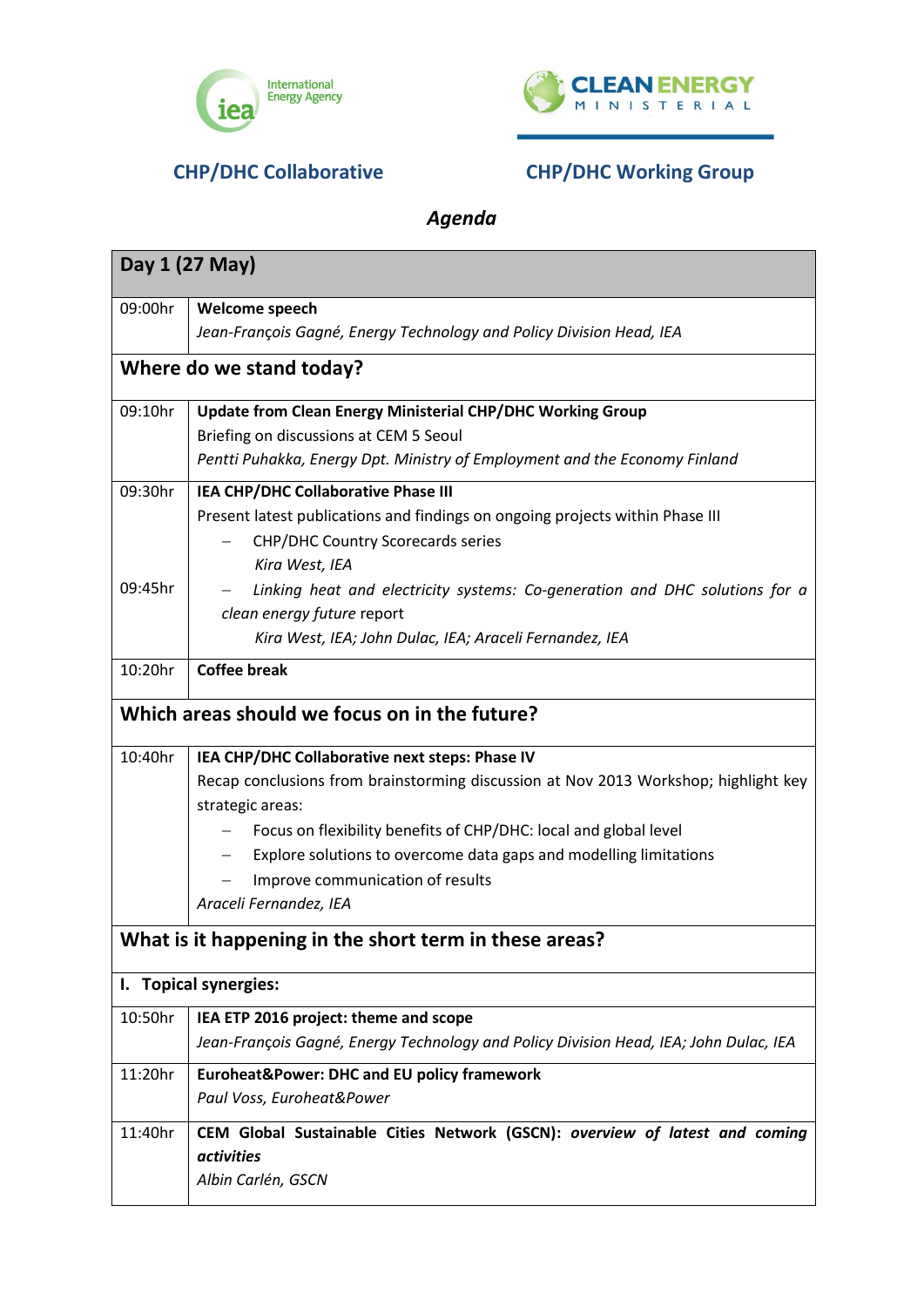



| Day 1 (27 May)                    |                                                                                      |
|-----------------------------------|--------------------------------------------------------------------------------------|
| 12:10hr                           | Euroheat&Power: The role of thermal grids in the Smart City                          |
|                                   | Ralf-Roman Schmidt, Austrian Institute of Technology                                 |
| 12:40hr                           | <b>Lunch break</b>                                                                   |
| 13:40hr                           | 21 <sup>st</sup> Century Power Partnership: overview of latest and coming activities |
|                                   | Ron Benioff, 21 <sup>st</sup> Century Power Partnership                              |
| 14:10hr                           | International Smart Grid (ISGAN): overview of latest and coming activities           |
|                                   | Yonghun Jung and Bo Diczfalusy, ISGAN                                                |
| 14:40hr                           | Role of integrated DHC and CHP technologies within the Japanese energy strategy      |
|                                   | Motohiro Sei, Japan Gas Association                                                  |
| 15:10hr                           | <b>Coffee break</b>                                                                  |
| 15:30hr                           | Role of flexible and resilient energy generation systems in US                       |
|                                   | Katrina Pielli, US DoE; Rob Thornton, IDEA                                           |
| II. Modelling and data synergies: |                                                                                      |
| 16:00hr                           | EU Energy Efficiency Directive - data collection experience from countries           |
|                                   | Germany                                                                              |
|                                   | Maria Grajcar, AGFW                                                                  |
| 16:30hr                           | UK                                                                                   |
|                                   | Jonathan Graham, CHPA                                                                |
| 17:00hr                           | Euroheat&Power: Heat Roadmap Europe 2050, heat mapping and modelling                 |
|                                   | capabilities                                                                         |
|                                   | Henrik Lund, Aalborg University.                                                     |
| 17:30hr                           | IEA DHC Implementing Agreement: overview of latest and coming activities             |
|                                   | Robin Wiltshire, DHC Implementing Agreement                                          |
| 18:00hr                           | <b>Adjournment of meeting</b>                                                        |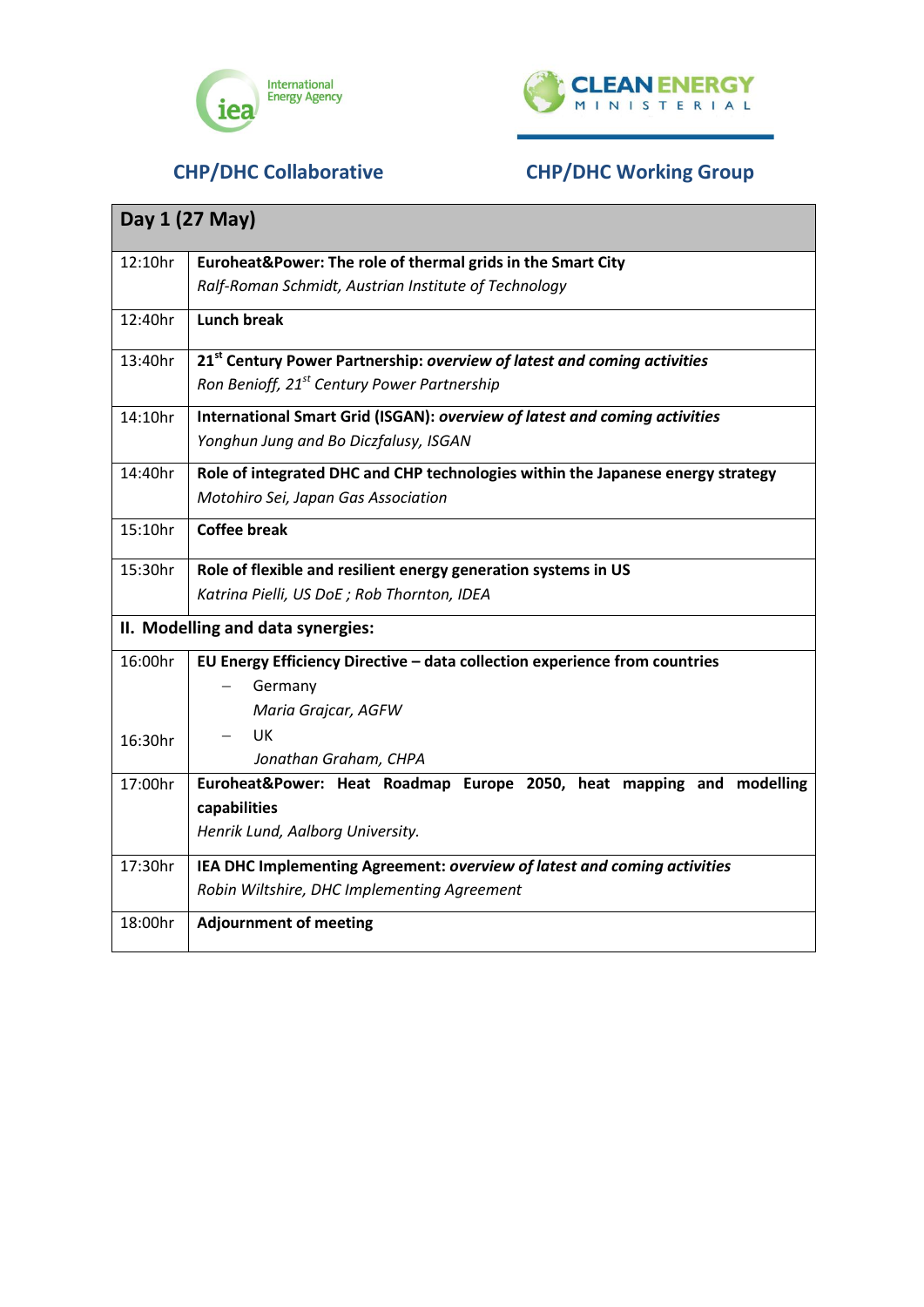



| Day 2 (28 May)                                |                                                                                     |  |
|-----------------------------------------------|-------------------------------------------------------------------------------------|--|
| How can we join forces towards a common goal? |                                                                                     |  |
| 09:30hr                                       | IEA CHP/DHC Collaborative Phase IV programme                                        |  |
|                                               | Present proposed Phase IV scope                                                     |  |
|                                               | Discuss time line and required resources needs                                      |  |
|                                               | Araceli Fernandez, IEA; John Dulac, IEA                                             |  |
| 10:30hr                                       | Coffee break                                                                        |  |
| 11:00hr                                       | <b>Phase IV Communication plan</b>                                                  |  |
|                                               | Present a proposal to effectively communicate results and discuss collaboration and |  |
|                                               | involvement of stakeholders on this common effort.                                  |  |
|                                               | Pentti Puhakka, Energy Dpt. Ministry of Employment and the Economy Finland          |  |
| 11:40hr                                       | Roundtable discussion on proposed programme and conclusions                         |  |
|                                               | Araceli Fernandez, IEA                                                              |  |
| 12:30hr                                       | <b>End of meeting</b>                                                               |  |